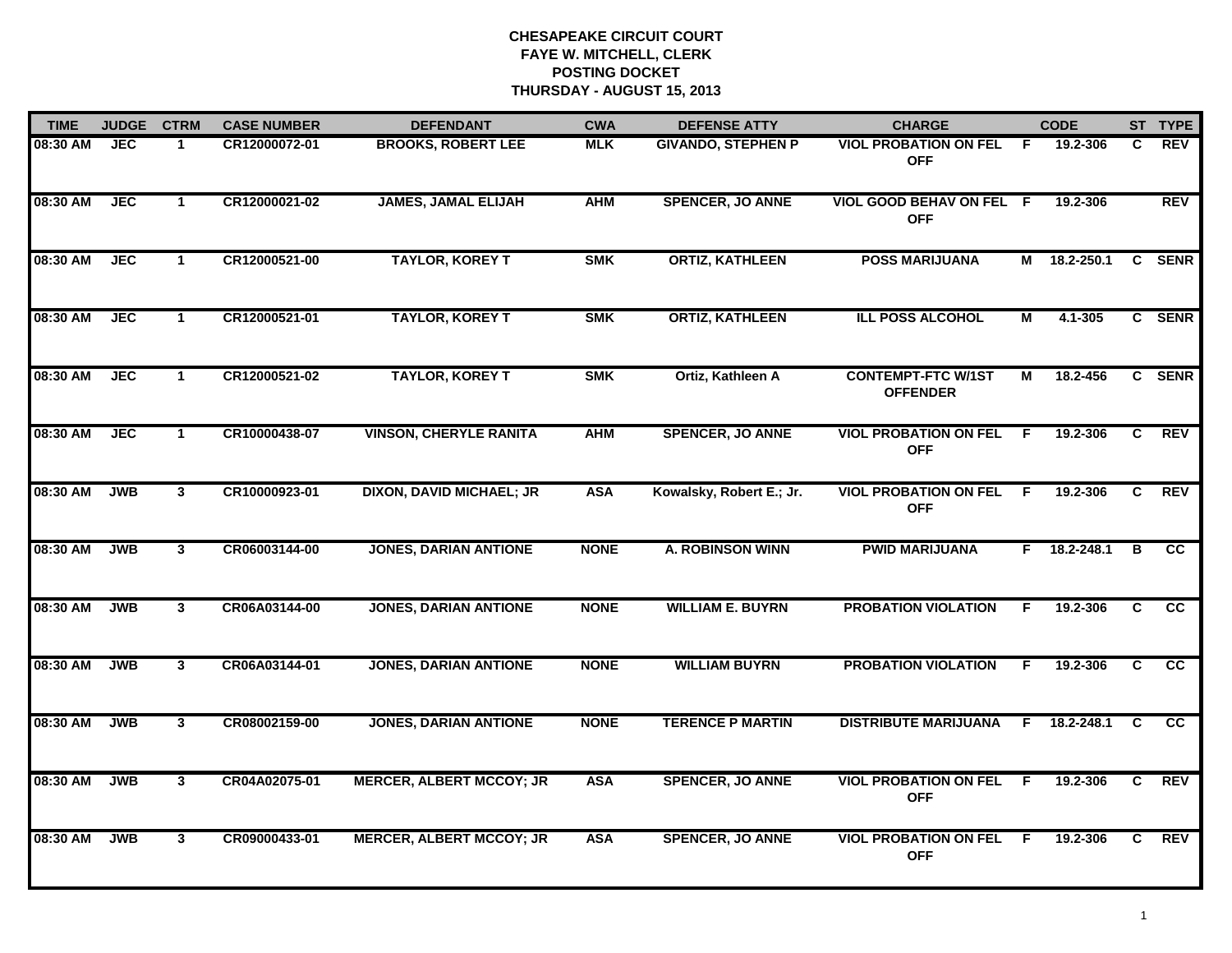| <b>TIME</b>  | <b>JUDGE</b> | <b>CTRM</b>             | <b>CASE NUMBER</b> | <b>DEFENDANT</b>                 | <b>CWA</b> | <b>DEFENSE ATTY</b>           | <b>CHARGE</b>                               |     | <b>CODE</b>    |          | ST TYPE         |
|--------------|--------------|-------------------------|--------------------|----------------------------------|------------|-------------------------------|---------------------------------------------|-----|----------------|----------|-----------------|
| 08:30 AM     | <b>JWB</b>   | 3                       | CR12000017-03      | <b>WILCOX, ISAIAH BRUSHAUN</b>   | <b>ASA</b> | <b>ROBINSON, TREVOR JARED</b> | <b>VIOL PROBATION ON FEL</b><br><b>OFF</b>  | - F | 19.2-306       | в        | <b>REV</b>      |
| 08:30 AM EPG |              | 5                       | CR12002595-00      | <b>EVERETTE, FRANK DAVIS; JR</b> | <b>DPB</b> | <b>HAMLET, BENJAMIN H</b>     | DWI: 3RD OFF W/IN 5Y                        | F.  | 18.2-266       |          | <b>B</b> SENR   |
| 08:30 AM     | <b>EPG</b>   | 5 <sup>5</sup>          | CR12002875-01      | <b>ROBERTS, JASON KENTOR</b>     | <b>DPB</b> | Wegman, Robert L.             | <b>VIOL PROBATION ON FEL</b><br><b>OFF</b>  | - F | 19.2-306       | C        | <b>REV</b>      |
| 08:30 AM     | <b>EPG</b>   | 5                       | CR10003078-01      | <b>WHISPELL, HEATH OWEN</b>      | <b>DPB</b> | Wegman, Robert L.             | <b>VIOL PROBATION ON FEL</b><br><b>OFF</b>  | - F | 19.2-306       | C        | <b>REV</b>      |
| 08:30 AM     | <b>EPG</b>   | 5                       | CR11000639-01      | <b>WHISPELL, HEATH OWEN</b>      | <b>DPB</b> | Wegman, Robert L.             | <b>VIOL PROBATION ON FEL</b><br><b>OFF</b>  | F.  | 19.2-306       | C        | <b>REV</b>      |
| 9:00 AM      | <b>BHK</b>   | $\overline{\mathbf{4}}$ |                    | <b>DRUG COURT</b>                |            |                               |                                             |     |                |          |                 |
| 09:30 AM     | <b>BHK</b>   | $\mathbf{2}$            | CR11000849-00      | <b>BELL, BENJAMIN LEE; JR</b>    | <b>AJS</b> | <b>KARLE, KIMBERLY</b>        | <b>DRIVING WHILE H.O. (DUI)</b>             |     | F B.46.2-357 B |          | $\overline{wc}$ |
| 09:30 AM     | <b>BHK</b>   | $\mathbf{2}$            | CR13001209-00      | <b>HALL, DAVID</b>               |            |                               | 64/55 SP                                    |     | A.46.2-870     | <b>S</b> | <b>TBS</b>      |
| 09:30 AM     | <b>BHK</b>   | $\mathbf{2}$            | CR10001058-07      | <b>RAYMOND, MATTHEW MILES</b>    |            |                               | <b>VIOL PROBATION ON FEL</b><br><b>OFF</b>  | F.  | 19.2-306       |          | C ADAT          |
| 10:00 AM     | <b>JWB</b>   | $\mathbf{3}$            | CR10000918-00      | <b>ABBOTT, GERARD</b>            | <b>AHM</b> | <b>SPENCER, JOANNE</b>        | <b>LOCAL PROBATION</b><br><b>VIOLATION</b>  |     | M 19.2-303.3   | C        | <b>CC</b>       |
| 10:00 AM     | <b>JWB</b>   | 3                       | CR12001334-00      | <b>ABBOTT, GERARD J</b>          | <b>AHM</b> | Taylor, Matthew T.; Sr.       | <b>DRIV UNDER</b><br><b>REVO/SUSPENSION</b> |     | M B.46.2-301   | <b>S</b> | <b>ROL</b>      |
| 10:00 AM     | <b>JWB</b>   | 3 <sup>1</sup>          | CR12001334-01      | <b>ABBOTT, GERARD J</b>          | <b>AHM</b> | Taylor, Matthew T.; Sr.       | <b>DRIV UNDER</b><br><b>REVO/SUSPENSION</b> |     | M B.46.2-301 S |          | <b>ROL</b>      |
| 10:00 AM     | <b>JWB</b>   | 3 <sup>1</sup>          | CR08003965-00      | <b>ABBOTT, GERARD JUSTIN</b>     | <b>AHM</b> | <b>ERIC CRONIN</b>            | <b>PWID MARIJUANA</b>                       | M   | 18.2-248.1     | C        | <b>CC</b>       |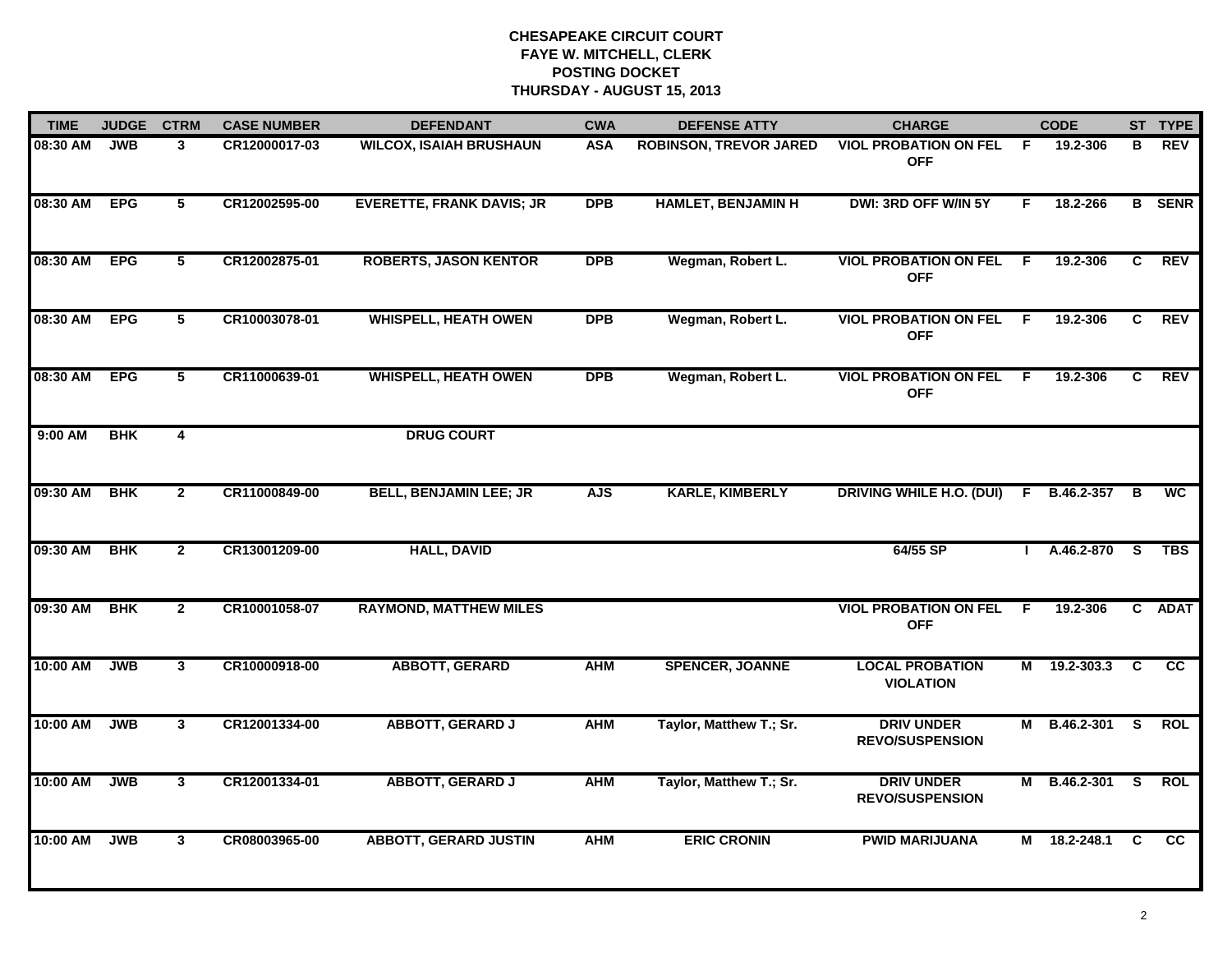| <b>TIME</b><br><b>JUDGE</b><br><b>CTRM</b> |            |                | <b>CASE NUMBER</b> | <b>DEFENDANT</b>                  | <b>CWA</b> | <b>DEFENSE ATTY</b>   | <b>CHARGE</b>                                |    | <b>CODE</b>  |          | ST TYPE         |
|--------------------------------------------|------------|----------------|--------------------|-----------------------------------|------------|-----------------------|----------------------------------------------|----|--------------|----------|-----------------|
| 10:00 AM                                   | <b>JWB</b> | 3              | CR08003965-00      | <b>ABBOTT, GERARD JUSTIN</b>      | AHM        | <b>ERIC CRONIN</b>    | <b>PWID MARIJUANA</b>                        |    | M 18.2-248.1 | C        | <b>ROL</b>      |
| 10:00 AM                                   | JWB        | $3^{\circ}$    | CR08004006-00      | <b>ABBOTT, GERARD JUSTIN</b>      | <b>AHM</b> | <b>ERIC CRONIN</b>    | POSSESS SCH IV CONTRLD M<br><b>DRUG</b>      |    | 18.2-250     | C        | $\overline{cc}$ |
| 10:00 AM                                   | <b>JWB</b> | $\mathbf{3}$   | CR08004006-00      | <b>ABBOTT, GERARD JUSTIN</b>      | <b>AHM</b> | <b>ERIC CRONIN</b>    | POSSESS SCH IV CONTRLD M<br><b>DRUG</b>      |    | 18.2-250     | C        | <b>ROL</b>      |
| 10:00 AM                                   | <b>JWB</b> | 3 <sup>1</sup> | CR08004209-00      | <b>ABBOTT, GERARD JUSTIN</b>      | <b>AHM</b> | <b>ERIC CRONIN</b>    | DRIVE SUSPENDED 3+ OFF M                     |    | A.46.2-301   | B        | <b>CC</b>       |
| 10:00 AM                                   | JWB        | 3              | CR08004209-00      | <b>ABBOTT, GERARD JUSTIN</b>      | <b>AHM</b> | <b>ERIC CRONIN</b>    | DRIVE SUSPENDED 3+ OFF M A.46.2-301          |    |              | B        | <b>ROL</b>      |
| 10:00 AM                                   | <b>JWB</b> | $\mathbf{3}$   | CR08C03965-00      | <b>ABBOTT, GERARD JUSTIN</b>      | <b>AHM</b> | <b>ERIC CRONIN</b>    | <b>CONTEMPT OF COURT</b>                     | М  | 18.2-456     | C        | $\overline{cc}$ |
| 10:00 AM                                   | <b>JWB</b> | $\mathbf{3}$   | CR10001464-00      | <b>ABBOTT, GERARD JUSTIN</b>      | <b>AHM</b> | <b>CROOK, HEATHER</b> | <b>POSSESS COCAINE</b>                       | F. | 18.2-250     | C        | $\overline{cc}$ |
| 10:00 AM                                   | <b>JWB</b> | $\mathbf{3}$   | CR10001464-00      | <b>ABBOTT, GERARD JUSTIN</b>      | <b>AHM</b> | <b>CROOK, HEATHER</b> | <b>POSSESS COCAINE</b>                       | F. | 18.2-250     | C        | <b>ROL</b>      |
| 10:00 AM                                   | <b>JWB</b> | 3              | CR13001354-00      | <b>BAYSMORE, QUENTIN LAMONTAE</b> | <b>KAR</b> | <b>CROOK, HEATHER</b> | <b>ROBBERY</b>                               | F  | 18.2-58      |          | <b>B</b> TRYL   |
| 10:00 AM                                   | <b>JWB</b> | $\mathbf{3}$   | CR13000519-01      | <b>COLTRANE, CHERYL</b>           | <b>AHM</b> | Jones, David L        | MOTEL/RESTAURANT/PARK F<br><b>FRAUD</b>      |    | 18.2-188     |          | <b>B</b> TRYL   |
| 10:00 AM                                   | <b>JWB</b> | 3 <sup>1</sup> | CR13000519-00      | <b>COLTRANE, CHERYL S</b>         | <b>AHM</b> | Jones, David L        | <b>FAIL RETURN RENTAL</b><br><b>PROPERTY</b> | F. | 18.2-117     | в        | <b>TRYL</b>     |
| 10:00 AM                                   | <b>JWB</b> | 3 <sup>1</sup> | CR13001477-00      | <b>FISHER, DOMINIQUE</b>          | <b>AHM</b> |                       | <b>WITNESS-FAIL TO APPEAR M</b>              |    | 18.2-456     |          | <b>WSC</b>      |
| 10:00 AM                                   | <b>JWB</b> | $\mathbf{3}$   | CR12001326-00      | <b>GARDNER, WILLIAM</b>           | <b>AHM</b> |                       | DWI, 2ND                                     |    | M B.18.2-266 | <b>S</b> | <b>ROL</b>      |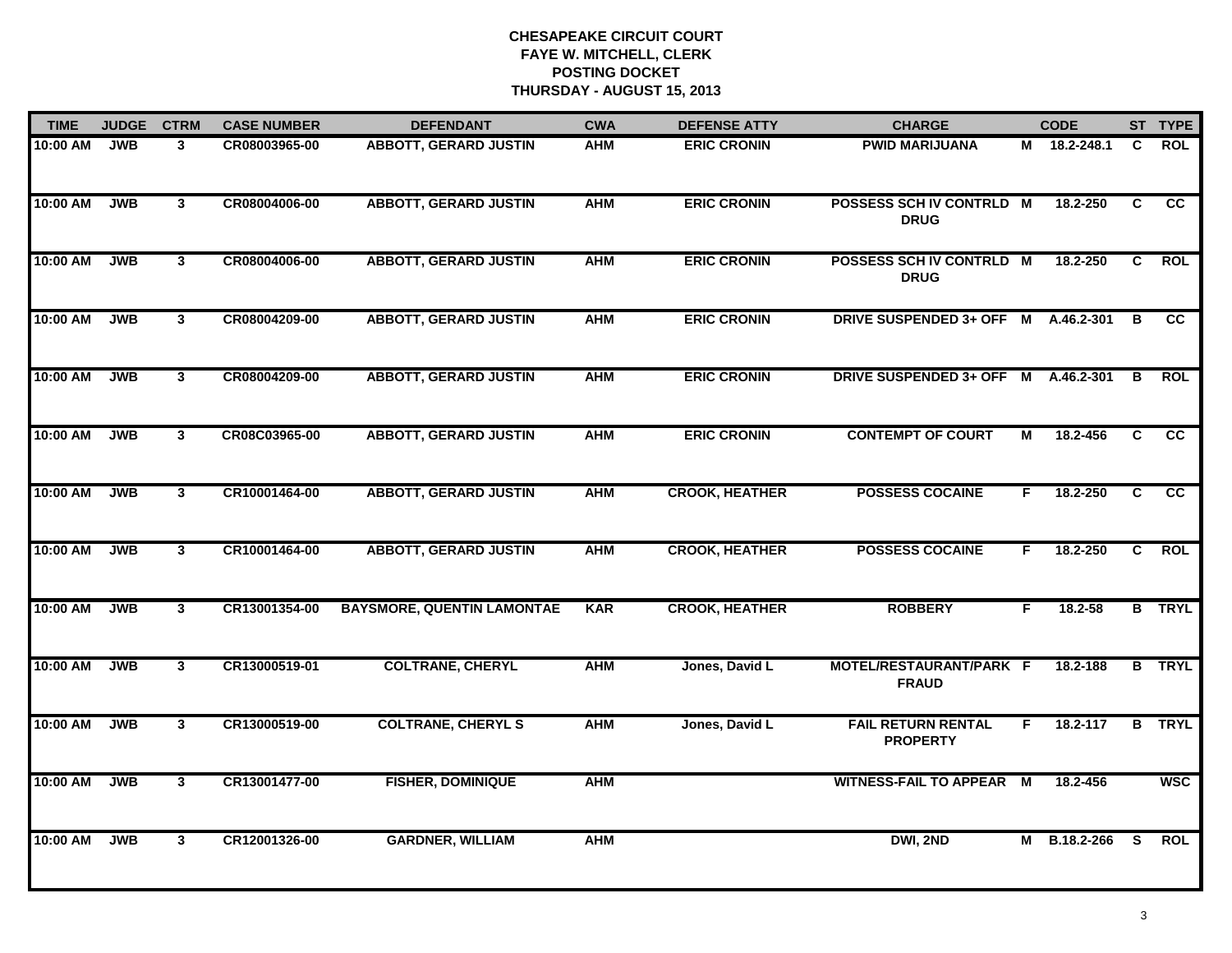| <b>TIME</b> | <b>JUDGE</b> | <b>CTRM</b>    | <b>CASE NUMBER</b> | <b>DEFENDANT</b>            | <b>CWA</b>  | <b>DEFENSE ATTY</b>       | <b>CHARGE</b>                                          |                | <b>CODE</b> |                         | ST TYPE                |
|-------------|--------------|----------------|--------------------|-----------------------------|-------------|---------------------------|--------------------------------------------------------|----------------|-------------|-------------------------|------------------------|
| 10:00 AM    | <b>JWB</b>   | 3              | CR09003697-00      | <b>GLOVER, SPENCER J</b>    | <b>AHM</b>  | <b>JONES, DAVID</b>       | <b>FORGE CHECK</b>                                     | F.             | 18.2-172    | в                       | <b>CC</b>              |
| 10:00 AM    | JWB          | $\mathbf{3}$   | CR10000476-00      | <b>GLOVER, SPENSER J</b>    | <b>AHM</b>  | <b>LABOUNTY, OKSANA</b>   | <b>OBTAIN MONEY BY FALSE F</b><br><b>PRETENSE</b>      |                | 18.2-178    | в                       | $\overline{\text{cc}}$ |
| 10:00 AM    | <b>JWB</b>   | $\mathbf{3}$   | CR10000524-00      | <b>GLOVER, SPENSER J</b>    | <b>AHM</b>  | <b>LABOUNTY, OKSANA V</b> | <b>OBTAIN MONEY/PROPERTY F</b><br><b>FALSELY</b>       |                | 18.2-178    | в                       | cc                     |
| 10:00 AM    | <b>JWB</b>   | 3              | CR10000900-00      | <b>GLOVER, SPENSER J</b>    | <b>AHM</b>  | <b>LABOUNTY, OKSANA</b>   | <b>OBTAIN MONEY BY FALSE F</b><br><b>PRETENSE</b>      |                | 18.2-178    | в                       | <b>CC</b>              |
| 10:00 AM    | <b>JWB</b>   | $\mathbf{3}$   | CR13000514-00      | <b>LONG, DONALD F</b>       | <b>KAR</b>  | <b>TITTER, JENNIFER</b>   | <b>ASSAULT AND BATTER LEO F</b>                        |                | $18.2 - 57$ |                         | C TRYL                 |
| 10:00 AM    | <b>JWB</b>   | $\mathbf{3}$   | CR13000514-01      | <b>LONG, DONALD F</b>       | <b>KAR</b>  | <b>TITTER, JENNIFER</b>   | ARSON: DWELLING USUAL F<br><b>OCCUPIED</b>             |                | 18.2-77     |                         | C TRYL                 |
| 10:00 AM    | <b>JWB</b>   | $\overline{3}$ | CR11002992-01      | PORTER, KELLIE MICHELLE     | <b>NONE</b> | Taylor, Matthew T.; Sr.   | <b>POSSESS BURGLARIOUS</b><br><b>TOOLS</b>             | $\overline{F}$ | 18.2-94     | $\overline{\mathbf{B}}$ | cc                     |
| 10:00 AM    | <b>JWB</b>   | 3              | CR12000038-00      | YAECKEL, CARL JACOB; JR     | <b>KAR</b>  | Jones, David L.           | <b>STATUTORY BURGLARY</b>                              | F              | 18.2-91     | C.                      | МОТ                    |
| 10:00 AM    | <b>JWB</b>   | 3              | CR12000038-01      | YAECKEL, CARL JACOB; JR     | <b>KAR</b>  | Jones, David L.           | <b>GRAND LARCENY</b>                                   | F              | 18.2-95     | C                       | MOT                    |
| 10:00 AM    | <b>JWB</b>   | $\mathbf{3}$   | CR12000038-02      | YAECKEL, CARL JACOB; JR     | <b>KAR</b>  | Jones, David L.           | LARCENY OF \$200 OR MORE F 18.2-108.01<br><b>W/INT</b> |                |             | <b>C</b>                | <b>MOT</b>             |
| 10:00 AM    | <b>JWB</b>   | $\mathbf{3}$   | CR12000038-04      | YAECKEL, CARL JACOB; JR     | <b>KAR</b>  | Jones, David L.           | <b>STATUTORY BURGLARY</b>                              | F.             | 18.2-91     | C                       | <b>MOT</b>             |
| 10:00 AM    | <b>JWB</b>   | 3 <sup>1</sup> | CR12000038-07      | YAECKEL, CARL JACOB; JR     | <b>KAR</b>  | Jones, David L.           | <b>STATUTORY BURGLARY</b>                              | E              | 18.2-91     | $\overline{c}$          | <b>MOT</b>             |
| 10:00 AM    | <b>BHK</b>   | 4              | CR13001812-00      | <b>BLACK, WILLIAM E; JR</b> | <b>DPB</b>  | <b>O'BRIEN, WILLIAM H</b> | <b>BAIL-APPEAL CONDITN OF O</b><br><b>RELEASE</b>      |                | 19.2-124    |                         | C BOND                 |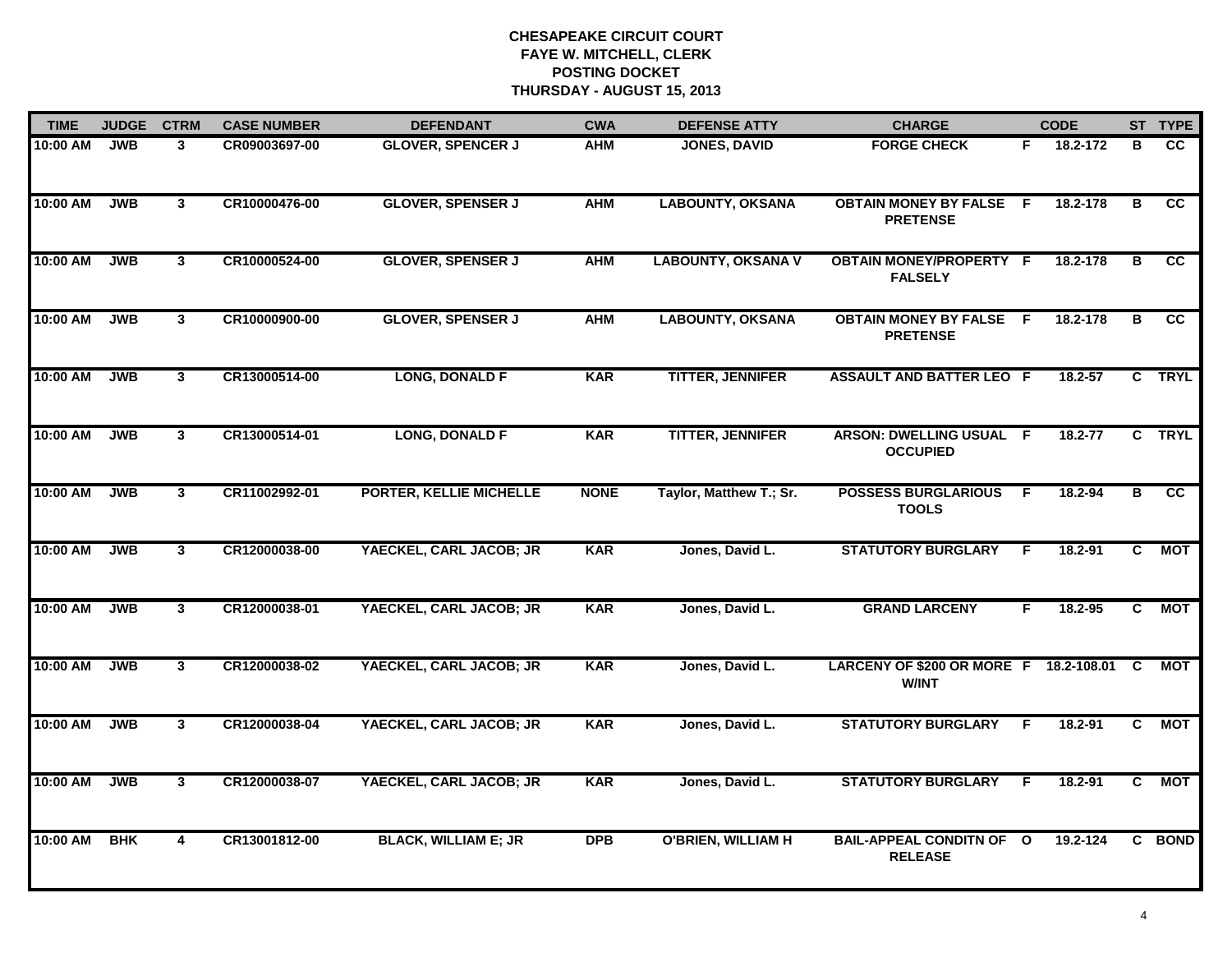| <b>TIME</b> | <b>JUDGE</b> | <b>CTRM</b>             | <b>CASE NUMBER</b> | <b>DEFENDANT</b>               | <b>CWA</b> | <b>DEFENSE ATTY</b>           | <b>CHARGE</b>                                       | <b>CODE</b> |           | ST TYPE       |
|-------------|--------------|-------------------------|--------------------|--------------------------------|------------|-------------------------------|-----------------------------------------------------|-------------|-----------|---------------|
| 10:00 AM    | <b>BHK</b>   | 4                       | CR13001479-00      | <b>BURR, ROBERT WILLIAM</b>    | <b>DPB</b> | <b>BUYRN, WILLIAM</b>         | SHOPLIFT/CONCEALMENT F                              |             | 18.2-103  | C BOND        |
| 10:00 AM    | <b>BHK</b>   | 4                       | CR13001621-00      | <b>DAY, TIFFANY RAYE</b>       | DPB        | <b>HOLDER, WILLIAM JOSHUA</b> | <b>LARCENY 3RD + OFF</b>                            | F           | 18.2-96   | C TRYL        |
| 10:00 AM    | <b>EPG</b>   | 5                       | CR13000594-00      | <b>ANDREWS, JASON TATE</b>     | <b>ASA</b> | Ortiz, Kathleen A.            | <b>OBTAIN MONEY FALSE</b><br><b>PRET &gt;=\$200</b> | F.          | 18.2-178  | C TRYL        |
| 10:00 AM    | <b>EPG</b>   | 5                       | CR13000594-01      | <b>ANDREWS, JASON TATE</b>     | <b>ASA</b> | Ortiz, Kathleen A.            | <b>WORK W/O LIC/VIOL</b><br><b>CONTRCTR REG</b>     | М           | 54.1-1115 | C TRYL        |
| 10:00 AM    | <b>EPG</b>   | 5                       | CR13000946-00      | <b>GURLEY, JONATHAN RYAN</b>   | <b>SNS</b> | Buyrn, William E.             | <b>VIOL PROBATION ON FEL</b><br><b>OFF</b>          | F           | 19.2-306  | C BOND        |
| 10:00 AM    | <b>EPG</b>   | 5                       | CR13001012-00      | <b>HARRIS, GEORGE</b>          | <b>ASA</b> | <b>TITTER, JENNIFER</b>       | <b>GRAND LARCENY</b>                                | F.          | 18.2-95   | <b>B</b> TRYL |
| 10:00 AM    | <b>EPG</b>   | $\overline{5}$          | CR13001012-01      | <b>HARRIS, GEORGE</b>          | <b>ASA</b> | <b>TITTER, JENNIFER</b>       | <b>CREDIT CARD THEFT</b>                            | F.          | 18.2-192  | <b>B</b> TRYL |
| 10:00 AM    | <b>EPG</b>   | 5                       | CR13001472-00      | <b>MOORE, LEON HUBERT; JR</b>  | <b>MLK</b> | <b>TITTER, JENNIFER</b>       | <b>POSS OF HEROIN</b>                               | F           | 18.2-250  | <b>B</b> BOND |
| 10:00 AM    | <b>EPG</b>   | 5                       | CR13001472-01      | <b>MOORE, LEON HUBERT; JR</b>  | <b>MLK</b> | <b>TITTER, JENNIFER</b>       | POSS OF PARAPHERNALIA M                             |             | 54.1-3466 | <b>B</b> BOND |
| 10:00 AM    | <b>EPG</b>   | 5                       | CR13001472-02      | <b>MOORE, LEON HUBERT; JR</b>  | <b>MLK</b> | <b>TITTER, JENNIFER</b>       | <b>DISOBEY JUDGEMENT;</b><br><b>CONTEMPT</b>        | М           | 18.2-456  | C BOND        |
| 10:00 AM    | <b>EPG</b>   | 5                       | CR13000789-00      | <b>PLUMMER, ERICK LAWRENCE</b> | <b>AEP</b> | <b>SPENCER, JO ANNE</b>       | <b>PETIT LARCENY-3RD</b><br><b>OFFENSE</b>          | F.          | 18.2-96   | <b>B</b> BOND |
| 10:00 AM    | <b>EPG</b>   | $\overline{\mathbf{5}}$ | CR13000789-01      | <b>PLUMMER, ERICK LAWRENCE</b> | <b>AEP</b> | <b>SPENCER, JO ANNE</b>       | <b>OBSTRUCT JUSTICE</b>                             | М           | 18.2-460  | <b>B</b> BOND |
| 10:00 AM    | <b>EPG</b>   | 5                       | CR13000789-02      | <b>PLUMMER, ERICK LAWRENCE</b> | <b>AEP</b> | <b>SPENCER, JO ANNE</b>       | <b>DISOBEY JUDGEMENT;</b><br><b>CONTEMPT</b>        | М           | 18.2-456  | C BOND        |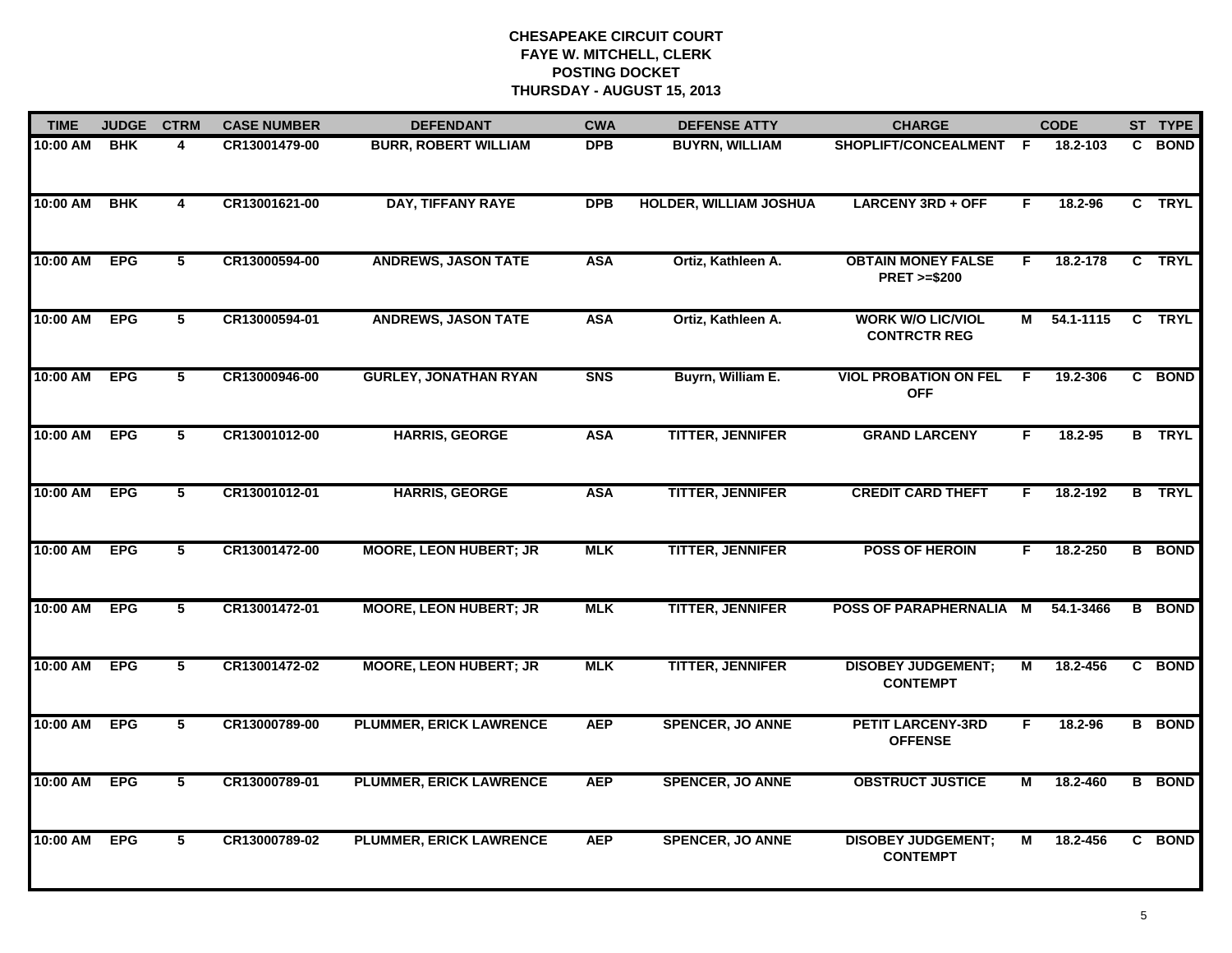| <b>TIME</b> | <b>JUDGE</b> | <b>CTRM</b> | <b>CASE NUMBER</b> | <b>DEFENDANT</b>                | <b>CWA</b> | <b>DEFENSE ATTY</b>     | <b>CHARGE</b>                                    | <b>CODE</b> |            | <b>ST</b> | <b>TYPE</b> |
|-------------|--------------|-------------|--------------------|---------------------------------|------------|-------------------------|--------------------------------------------------|-------------|------------|-----------|-------------|
| 10:00 AM    | <b>EPG</b>   | 5.          | CR13001657-00      | <b>RIDDICK, KENI DESHAWN</b>    | <b>MLK</b> | <b>TITTER, JENNIFER</b> | <b>POSS A FIREARM-</b><br><b>CONVICTED FELON</b> |             | 18.2-308.2 | C.        | <b>BOND</b> |
| 10:00 AM    | <b>EPG</b>   | 5.          | CR13001421-00      | <b>WALLACE, EDWARD LEE</b>      | <b>WHC</b> | Buyrn, Richard L        | HABITUAL OFF DR W/O O/L F                        |             | B.46.2-357 | B.        | MOT         |
| 10:00 AM    | <b>EPG</b>   | 5.          | CR13001660-00      | <b>WILLIAMS, MANISHA DENISE</b> | <b>MLK</b> | <b>TITTER, JENNIFER</b> | <b>POSS HEROIN</b>                               |             | 18.2-250   | в         | <b>PLEA</b> |